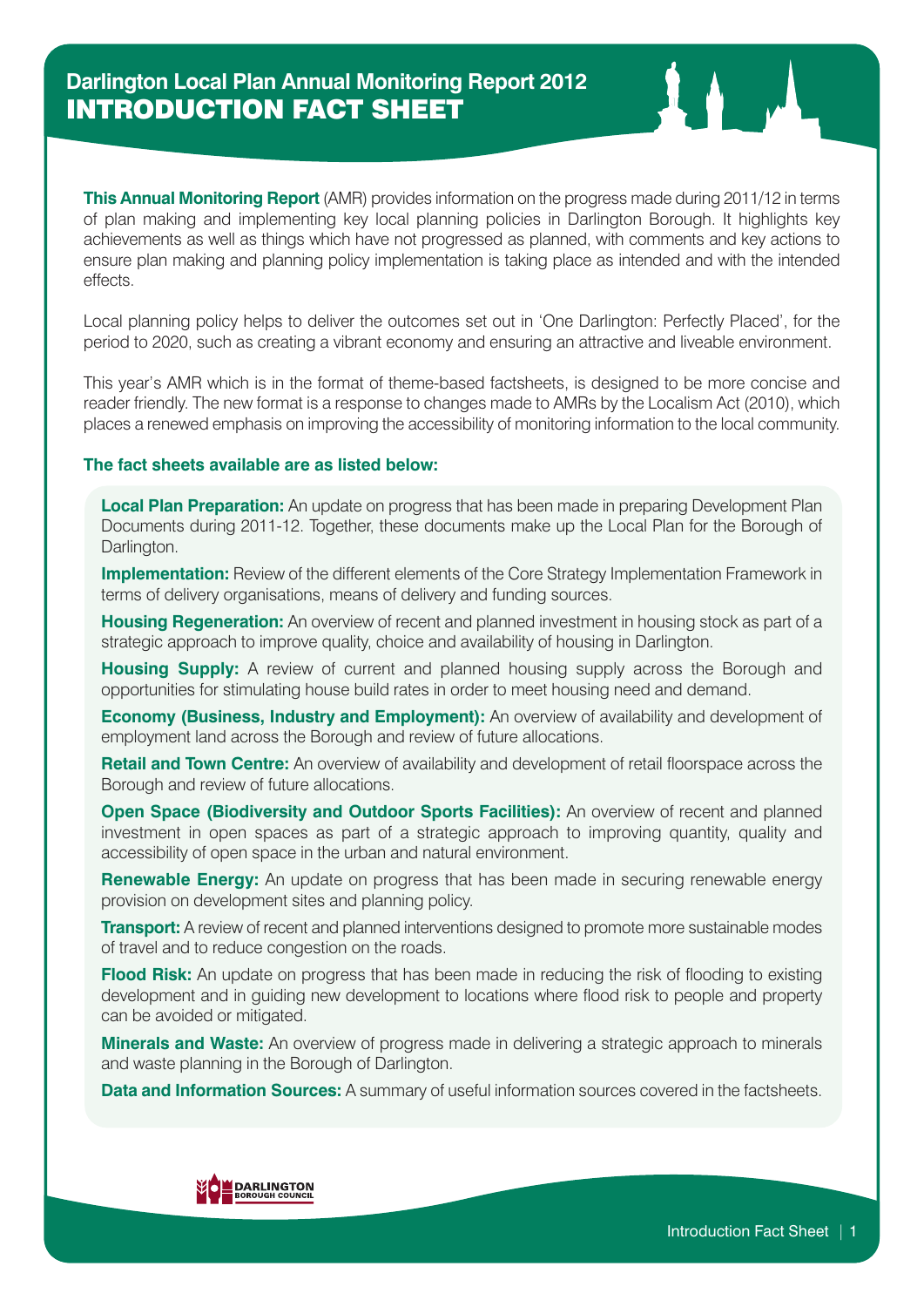## INDICATORS

The fact sheets report changes in specific measurable aspects of land use and development and related matters, known as indicators. Changes to these measures indicate whether policies are working or not. This AMR only reports on a limited number of the indicators that were identified in the Core Strategy. This reflects changes in availability of planning resources, availability of data to underpin the indicators and changes in Government requirements.

The more limited set of indicators that the Council has prioritised for reporting for 2011/12 are set out below. This list will be reviewed every year to make sure that the indicators reported reflect any changes in the priority of issues.

| Theme / Fact Sheet                              | Indicators in use to track progress                                                                                                                                                                                                                                                                                             | <b>Relevant Core Strategy Policy</b>                                                                                                                                                             |
|-------------------------------------------------|---------------------------------------------------------------------------------------------------------------------------------------------------------------------------------------------------------------------------------------------------------------------------------------------------------------------------------|--------------------------------------------------------------------------------------------------------------------------------------------------------------------------------------------------|
| Local Plan Preparation                          | • Publication and consultation of local<br>planning documents                                                                                                                                                                                                                                                                   | n/a                                                                                                                                                                                              |
| Implementation                                  | • Delivery organisations<br>• Funding sources                                                                                                                                                                                                                                                                                   | n/a                                                                                                                                                                                              |
| Housing Regeneration                            | • Number of long term vacant dwellings<br>• Council owned houses where planned<br>repairs have been completed<br>• Overall housing vacancy rate                                                                                                                                                                                 | • CS12 Existing housing<br>• CS11 Meeting housing needs                                                                                                                                          |
| <b>Housing Supply</b>                           | • Net additional homes provided<br>• Additional gypsy & traveller pitches<br>• No of affordable homes delivered<br>(gross)<br>• Dwellings completed by size, type &<br>tenure                                                                                                                                                   | • CS2 Achieving high quality, sustainable<br>design<br>• CS10 New housing development<br>• CS11 Meeting housing needs<br>• CS13 Accommodating travelling groups<br>• CS5 Developer Contributions |
| Economy (Business,<br>Industry &<br>Employment) | • Total amount of additional employment<br>floor space<br>• Employment land available<br>• Losses of employment land<br>• Amount of airport related development<br>(ha)                                                                                                                                                         | • CS5 Provision of land for employment<br>use                                                                                                                                                    |
| Retail and Town Centre                          | • Amount of retail floorspace & vacancy<br>rates in the town centre & district & local<br>centres<br>• Amount of completed A1 floorspace by<br>town centre, district & local centres and<br>for the Borough as a whole<br>• Additional floorspace for retail, office and<br>leisure by town centre, district & local<br>centres | • CS7 The Town Centre<br>• CS8 Additional retail provision<br>• CS9 District, local centres & local shops<br>& services                                                                          |